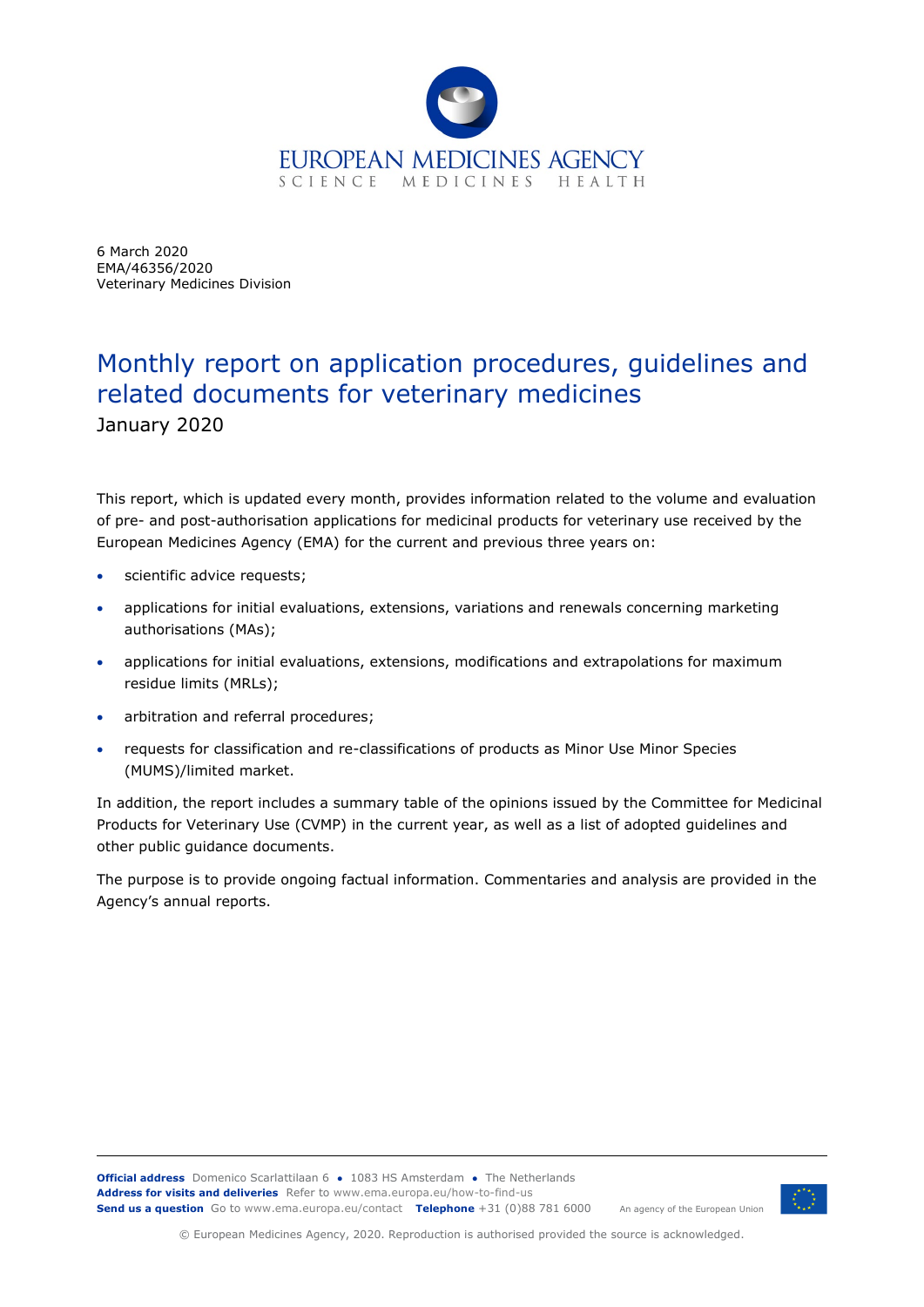# **Statistics on pre- and post-authorisation applications for medicinal products for veterinary use**

| Scientific advice requests |      |      |      |      |
|----------------------------|------|------|------|------|
|                            | 2017 | 2018 | 2019 | 2020 |
| Received and validated     |      | 25   | 21   |      |
| Advice given               | 20   | 23   |      |      |



## **Scientific advice requests submitted and advice given**

| Initial evaluation of marketing authorisations - applications (MAA) |       |      |       |      |
|---------------------------------------------------------------------|-------|------|-------|------|
|                                                                     | 2017  | 2018 | 2019  | 2020 |
| Full (validated)                                                    | 12    | 11   | 15    |      |
| Abridged/generics (validated)                                       |       | 4    | 8     |      |
| Withdrawals of applications                                         |       |      | 0     |      |
| Positive opinions <sup>1</sup>                                      | 17(1) | 10   | 15(2) |      |
| Negative opinions <sup>1</sup>                                      |       | 3    | (1)   |      |



#### **MMA submissions and outcomes**

<span id="page-1-0"></span>Numbers for re-examinations or re-considerations (request by European Commission) of opinion are in brackets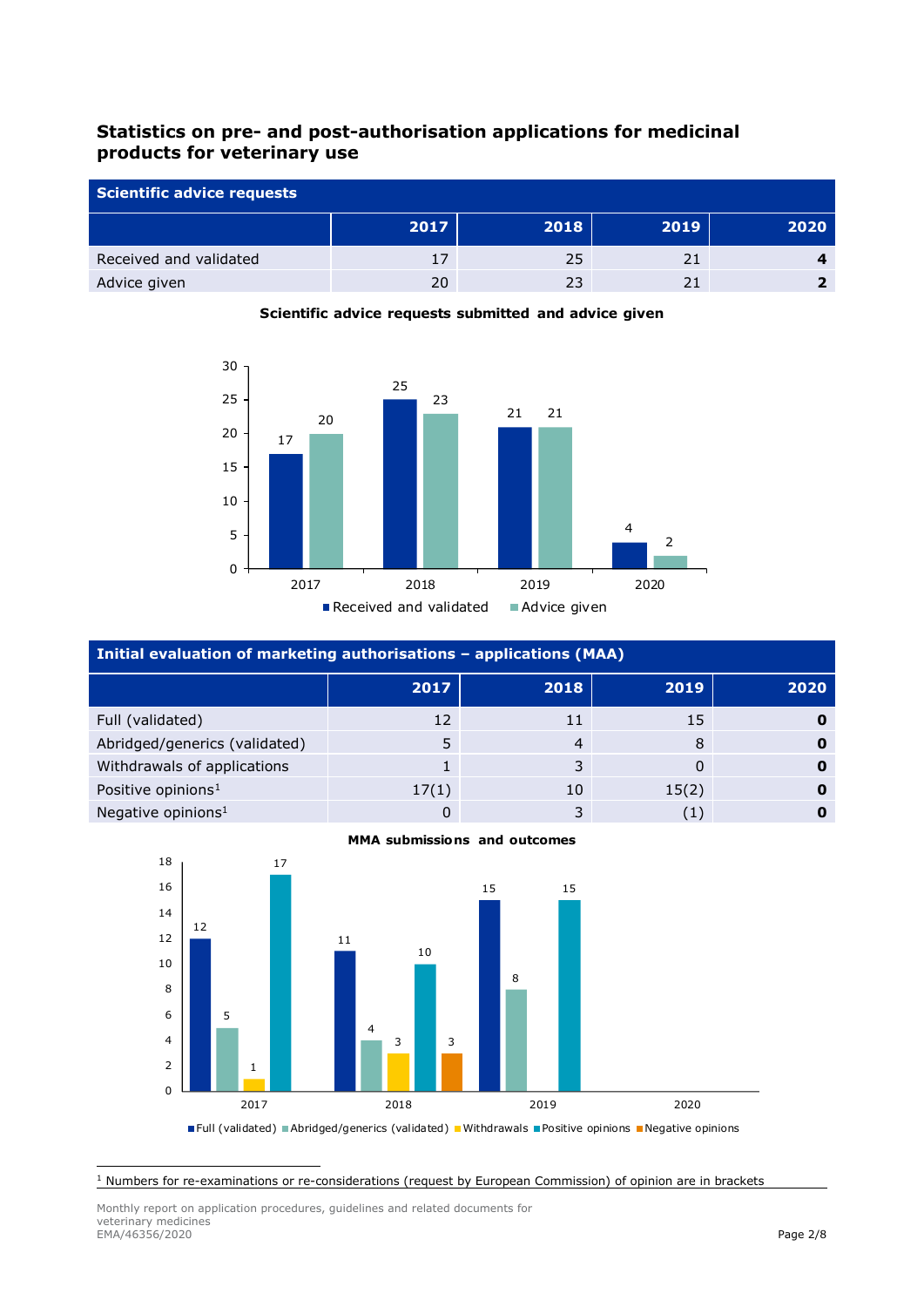| Marketing authorisations <sup>2</sup> |      |      |      |      |
|---------------------------------------|------|------|------|------|
|                                       | 2017 | 2018 | 2019 | 2020 |
| Granted                               | 18   |      | 19   |      |
| Withdrawals                           | 0    |      | C    |      |
| Refusals                              | 0    |      |      |      |
| Not renewed                           |      |      |      |      |

| <b>Extensions - applications</b> |      |      |      |      |
|----------------------------------|------|------|------|------|
|                                  | 2017 | 2018 | 2019 | 2020 |
| Received and validated           |      |      |      |      |
| Withdrawals                      |      |      |      |      |
| Positive opinions                |      |      |      |      |
| Negative opinions                |      |      |      |      |

# **Variations — applications received**

| .                  |      |      |      |              |
|--------------------|------|------|------|--------------|
|                    | 2017 | 2018 | 2019 | 2020         |
| Type-IA variations | 238  | 331  | 356  | 24           |
| Type-IB variations | 130  | 137  | 139  | 22           |
| Type-II variations | 78   | 92   | 73   | $\mathbf{L}$ |
| Transfers          | 3    | 17   | 24   |              |

#### **Post-authorisation: submissions of variations and transfers**



### **Renewals — applications**

| $K$ applications $\sim$ applications |      |      |      |      |  |
|--------------------------------------|------|------|------|------|--|
|                                      | 2017 | 2018 | 2019 | 2020 |  |
| Received and validated               |      | 24   |      |      |  |
| Positive opinions                    | 10   | 15   | 19   |      |  |
| Negative opinions                    |      |      |      |      |  |

<span id="page-2-0"></span><sup>2</sup> Marketing authorisations are granted by the European Commission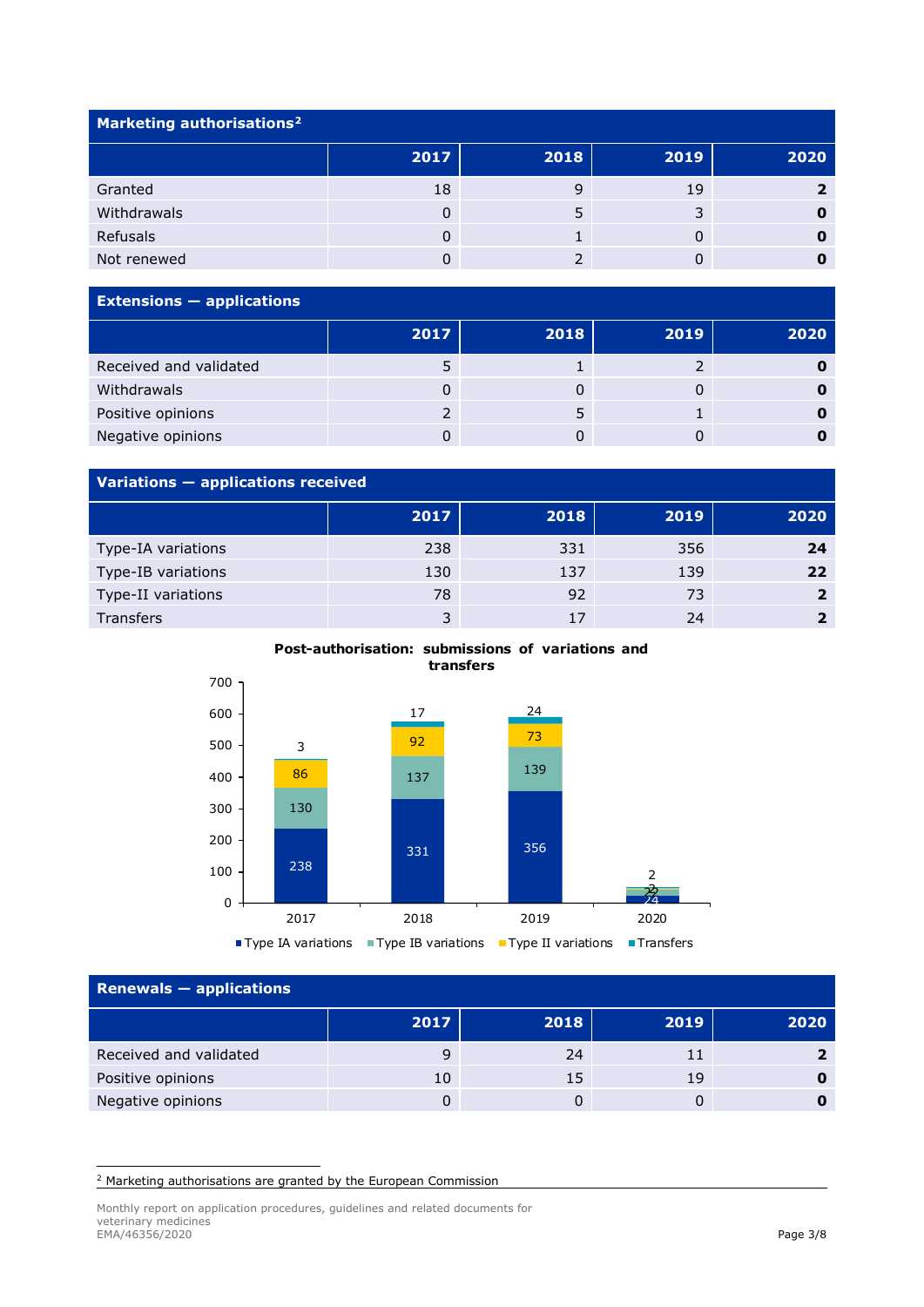| Establishment of MRLs for new substances <sup>3</sup> $-$ applications |      |      |      |      |
|------------------------------------------------------------------------|------|------|------|------|
|                                                                        | 2017 | 2018 | 2019 | 2020 |
| Received and validated                                                 |      |      |      |      |
| Withdrawals                                                            |      |      |      |      |
| Positive opinions <sup>4,5</sup>                                       | 4    |      |      |      |
| Negative opinions                                                      |      |      |      |      |

# **Extensions/modifications of MRLs[6](#page-3-3) — applications 2017 2018 2019 2020** Received and validated **3** 1 3 **0** Withdrawals 0 0 0 **0** Positive opinions3 2 2 0 **0** Negative opinions 0 0 0 **0**

#### **Review of opinions/extrapolations of MRLs[7](#page-3-4)**

|                        | 2017 | 2018 | 2019 | 2020 |
|------------------------|------|------|------|------|
| Received and validated |      |      |      |      |
| Opinion $3$            |      |      |      |      |

**Substances considered as not falling within the scope of Regulation (EC) No 470/2009 requests**

|                               | 2017 | 2018 | 2019 | 2020 |
|-------------------------------|------|------|------|------|
| Received                      |      |      |      |      |
| Agreed                        |      |      |      |      |
| Not agreed                    |      |      |      |      |
| Scientific advice recommended |      |      |      |      |



#### **MRL-related submissions**

■New applications full ■Extensions/modifications ■Review/extrapolations ■Out of scope

<span id="page-3-0"></span><sup>3</sup> Establishment of MRLs for new substances under article 3 of Regulation (EC) No 470/2009.

<span id="page-3-1"></span><sup>4</sup> Including opinions recommending the extension of the expiry date for provisional MRLs or definitive MRLs for substances previously with provisional MRLs.

<sup>5</sup> Re-examinations of opinions are indicated in brackets.

<span id="page-3-4"></span><span id="page-3-3"></span><sup>7</sup> Review of opinions under article 11 of Regulation (EC) No 470/2009 or requests under article 27 of Regulation (EC) No 470/2009.

<span id="page-3-2"></span><sup>6</sup> Extension or modification of MRLs under article 3 of Regulation (EC) No 470/2009.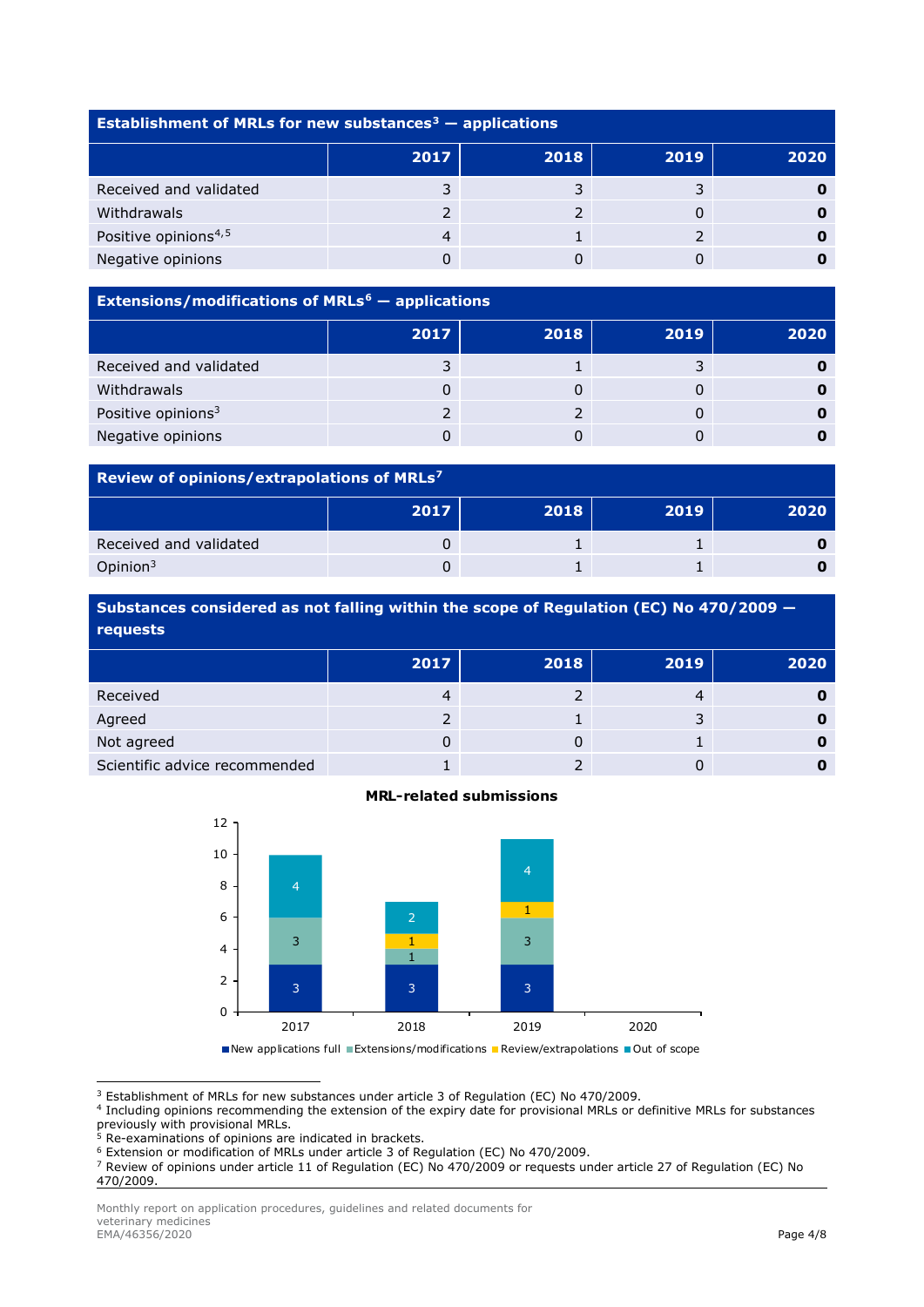| MUMS/limited market (re)classification requests - outcome            |               |      |      |      |  |
|----------------------------------------------------------------------|---------------|------|------|------|--|
|                                                                      | 2017          | 2018 | 2019 | 2020 |  |
| MUMS/limited market with financial incentives                        | 3             |      | 4    |      |  |
| MUMS/limited market without financial incentives                     | 15            | 15   | 22   | 2    |  |
| MUMS/limited market reclassification with financial<br>incentives    | $\mathcal{P}$ | 0    |      | 0    |  |
| MUMS/limited market reclassification without<br>financial incentives |               | 5    | 6    |      |  |
| Not MUMS/limited market                                              | 2             |      | 4    |      |  |

## **Outcome of MUMS/limited market (re-)classification requests**



### **Arbitrations and referrals**

|                                        | 2017 | 2018 | 2019 | 2020 |
|----------------------------------------|------|------|------|------|
| Arbitrations and referrals<br>received |      |      |      |      |
| Opinions <sup>8</sup>                  | 7(1) | 3(1) |      |      |

#### **Arbitration and referral submissions and opinions**



<span id="page-4-0"></span>Re-examinations of opinions are in brackets.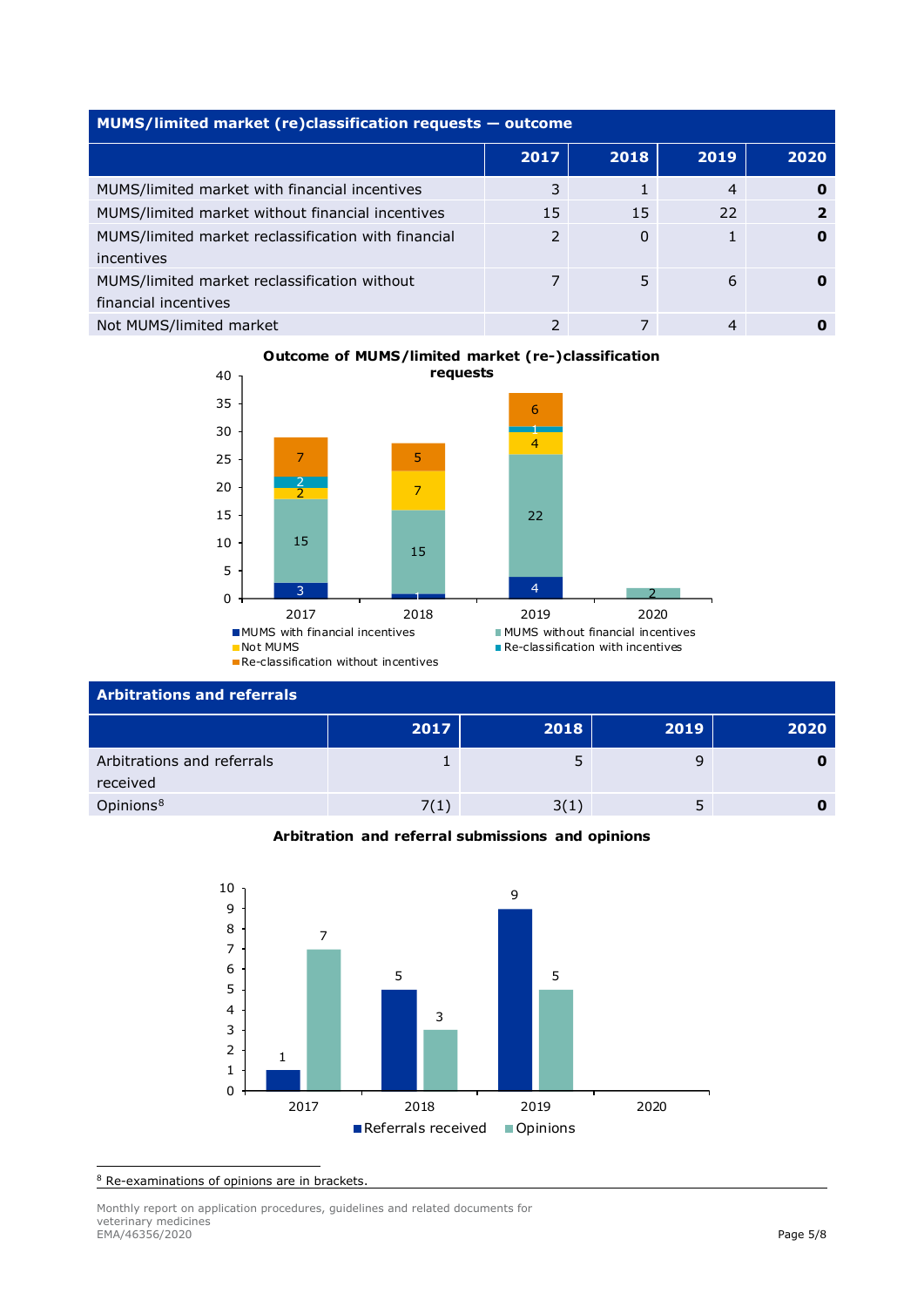# **CVMP opinions in 2020 on medicinal products for veterinary use**

#### *Positive opinions*

| <b>Product</b><br>$\bullet$ Invented name<br>• INN/Common name | <b>Marketing</b><br>authorisation holder | <b>Target species</b> | Regulatory information<br>• Procedure number<br>• Opinion date |
|----------------------------------------------------------------|------------------------------------------|-----------------------|----------------------------------------------------------------|
| None                                                           | None                                     | None                  | None                                                           |

#### *Negative opinions*

| <b>Product</b>                       | <b>Applicant</b> |      | Target species   Regulatory information |
|--------------------------------------|------------------|------|-----------------------------------------|
| • Invented name<br>• INN/Common name |                  |      | • Procedure number<br>• Opinion date    |
| None                                 | None             | None | None                                    |

# **CVMP opinions in 2020 on establishment of MRLs**

### *Positive opinions*

| <b>Product</b> | <b>Target species</b> | <b>Regulatory information</b>        |
|----------------|-----------------------|--------------------------------------|
| • Substance    |                       | • Procedure number<br>• Opinion date |
| None           | None                  | None                                 |

# **Arbitrations and referrals in 2020**

#### *Ongoing procedures*

| <b>Type of procedure</b>                                | Date<br>• Clock start<br>• CVMP opinion | <b>Product</b><br>Product name<br>$\bullet$<br>$\bullet$ INN                                                                                        |
|---------------------------------------------------------|-----------------------------------------|-----------------------------------------------------------------------------------------------------------------------------------------------------|
| Referral under Article<br>35 of Directive<br>2001/82/EC | 20/02/2019<br>$\bullet$                 | Betamox LA 150 mg/ml Suspension for<br>$\bullet$<br>Injection and its associated names,<br>and generic products thereof<br>Amoxicillin<br>$\bullet$ |
| Referral under Article<br>34 of Directive<br>2001/82/EC | 17/07/2019<br>$\bullet$                 | Adjusol and its associated names<br>$\bullet$<br>Sulfadiazine and Trimethoprim<br>$\bullet$                                                         |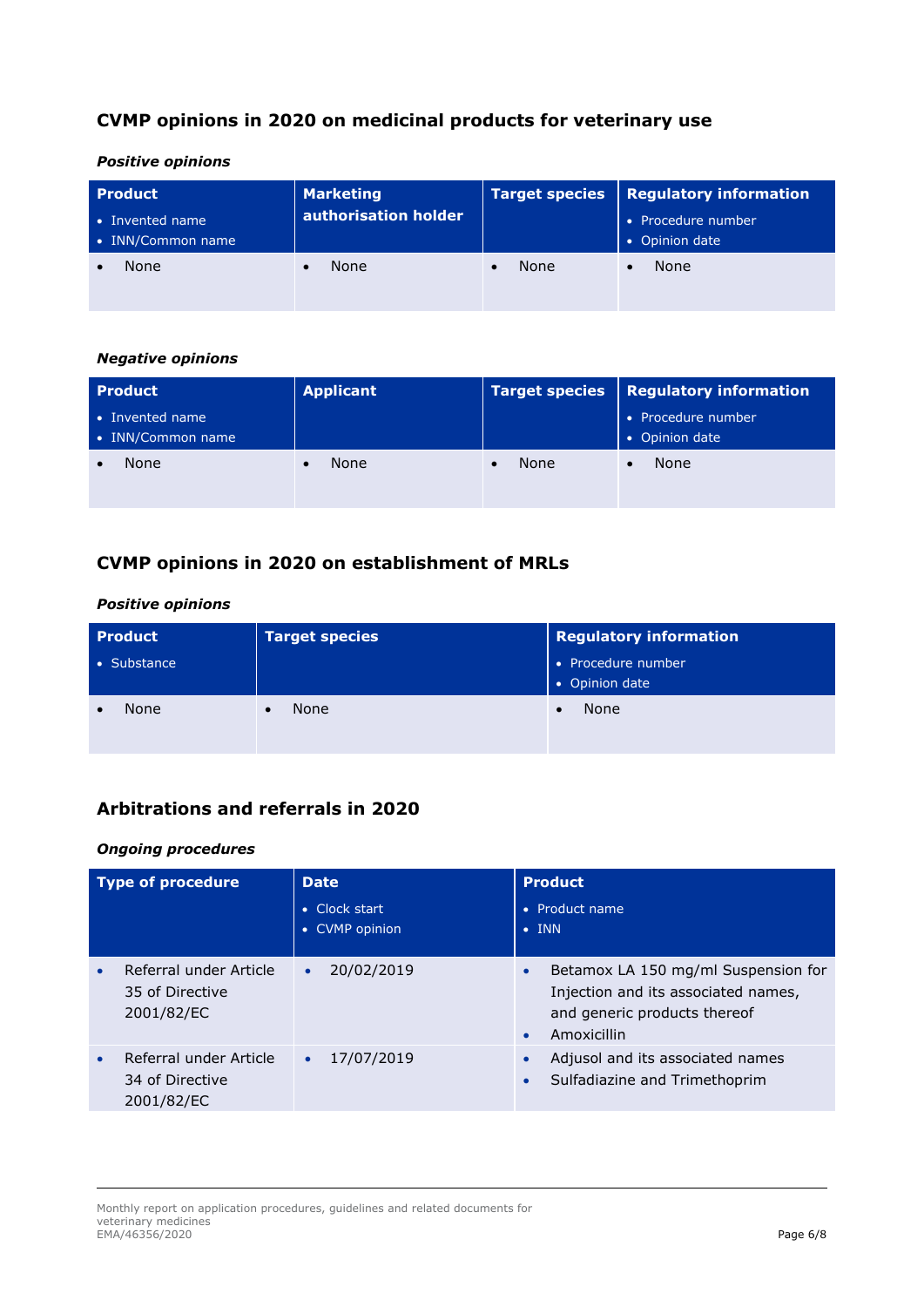| <b>Type of procedure</b> |                                                                 | <b>Date</b>                          | <b>Product</b>                                                                                                                                                                                                                         |  |
|--------------------------|-----------------------------------------------------------------|--------------------------------------|----------------------------------------------------------------------------------------------------------------------------------------------------------------------------------------------------------------------------------------|--|
|                          |                                                                 | • Clock start<br><b>CVMP</b> opinion | • Product name<br><b>INN</b><br>$\bullet$                                                                                                                                                                                              |  |
|                          | Referral under Article<br>35 of Directive<br>2001/82/EC         | 11/09/2019                           | Dinolytic 12.5 mg/ml and 5 mg/ml<br>$\bullet$<br>solutions for injection, and associated<br>names and generic products thereof<br>Dinoprost tromethamine<br>$\bullet$                                                                  |  |
|                          | Referral under Article<br>34 of Directive<br>2001/82/EC         | 11/09/2019                           | Ronaxan and its associated names<br>Doxycycline hyclate<br>$\bullet$                                                                                                                                                                   |  |
|                          | Referral under Article<br>35 of Directive<br>2001/82/EC         | 09/10/2019<br>$\bullet$              | Stresnil 40 mg/ml solution for injection<br>$\bullet$<br>for pigs and associated names, and<br>generic products thereof<br>Azaperone<br>$\bullet$                                                                                      |  |
|                          | Referral under Article<br>35 of Directive<br>2001/82/EC         | 06/11/2019                           | Veterinary medicinal products<br>containing tiamulin hydrogen fumarate<br>presented as premix for medicated<br>feeding stuff and oral powder for in-<br>feed use to be administered to pigs<br>Tiamulin hydrogen fumarate<br>$\bullet$ |  |
|                          | Procedure under<br>Article 45 of<br>Regulation (EC)<br>726/2004 | 07/11/2019                           | Suvaxyn PRRS MLV lyophilisate and<br>$\bullet$<br>solvent for suspension for injection for<br>pigs<br>Porcine respiratory and reproductive<br>syndrome (PRRS) virus vaccine (live)                                                     |  |

# **Guidelines and working documents in 2020**

### *CVMP Quality*

| <b>Reference number</b>            | <b>Document title</b>                                                                                                    | <b>Status</b>        |
|------------------------------------|--------------------------------------------------------------------------------------------------------------------------|----------------------|
| EMA/CVMP/QWP/153641/2018           | Reflection paper on risk<br>management requirements for<br>elemental impurities in veterinary<br>medicinal products      | Adopted January 2020 |
| EMA/CVMP/QWP/631010/2017-<br>Rev.2 | Implementation of risk assessment<br>requirements to control elemental<br>impurities in veterinary medicinal<br>products | Adopted January 2020 |

# *CVMP Safety*

None.